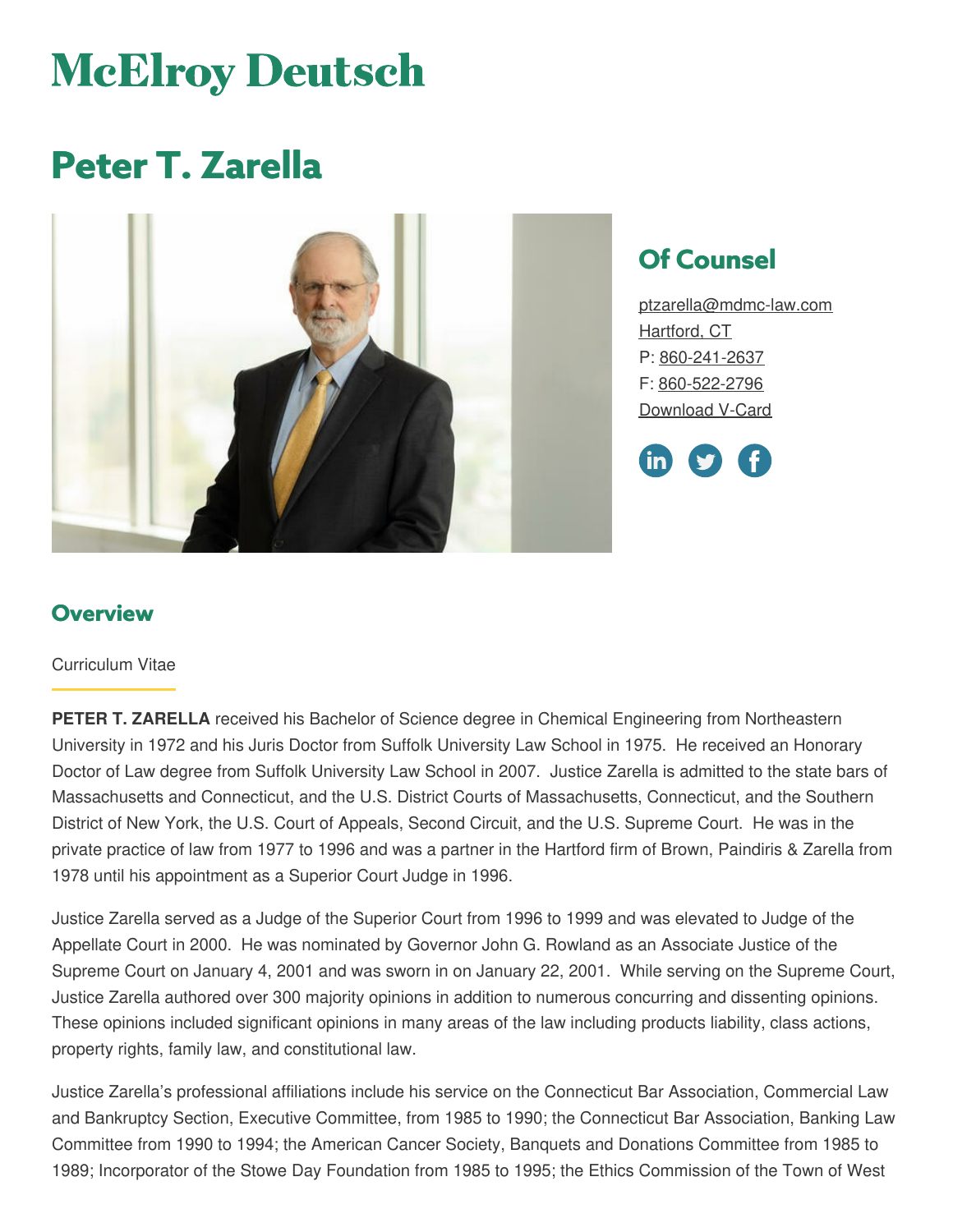Hartford from 1992 to 1995; and the Town of West Hartford, Charter Revision Commission from 1995 to 1996. Justice Zarella was the Town Chairman, Republican Party, Town of West Hartford from 1992 to 1996, Connecticut Counsel to the "Dole for President" Committee from 1995 to 1996; Delegate from Connecticut to the Republican National Convention in 1996; and Commissioner of the Metropolitan District Commission from 1995 to 1996.

Justice Zarella previously served as Chair of the Criminal Justice Commission from 2001 to 2006; Chair of the Rules Committee of the Superior Court from 2001 to 2010; Fellow of the Connecticut Bar Foundation from 2000 to the present. He is the author of "*Kelo* Ten Years Later: A City's Unrealized Dream and the Destruction of a Neighborhood", Volume 48, Number 5, July 2016 Connecticut Law Review, and co-author of "Judicial Independence at a Crossroads", Volume 77, No.1, Feb. 2003, Connecticut Bar Journal; Founder and Member of the Connecticut Supreme Court Historical Society, Jul. 2005-present; Supreme Court Liaison to Probate Court on Probate Court Rules, 2011 to 2016; Executive Committee, Judges of Superior Court, 2013-December 2016; and Administrative Judge of the Appellate System, from October 2013 to December 2016, State Library Board, from September 2014 to December 2016. He authored an article, "An Intentional Omission? The Curious Absence of a Double Jeopardy Clause in the Connecticut Constitution," 10 Connecticut Supreme Court History, 35 (2018).

He has lectured on Appellate Practice, Judicial Independence, Legal and Societal Consequences of Drug & Alcohol Abuse, Separation of Powers, Democracy and the Judicial System, as well as numerous other topics. Justice Zarella is also an adjunct professor of law at the University of Connecticut School of Law teaching a course in Statutory Interpretation and the Judicial Process, 2017 to present.

#### Awards

- Connecticut Law Tribune's Professional Excellence Lifetime Achievement Award, 2017
- Connecticut Supreme Court Historical Society, Honoree, 2017

#### **Industries**

**[Corporate](https://www.mdmc-law.com/industries/corporate)** 

#### **Practices**

[Alternative](https://www.mdmc-law.com/practices/alternative-dispute-resolution) Dispute Resolution [Appellate](https://www.mdmc-law.com/practices/appellate-practice) Practice

#### **Education**

Northeastern University (B.S. 1972) Suffolk University School of Law (J.D. 1975)

#### **Admissions**

Commonwealth of Massachusetts State of Connecticut U.S. District Court, District of Massachusetts U.S. District Court, District of Connecticut